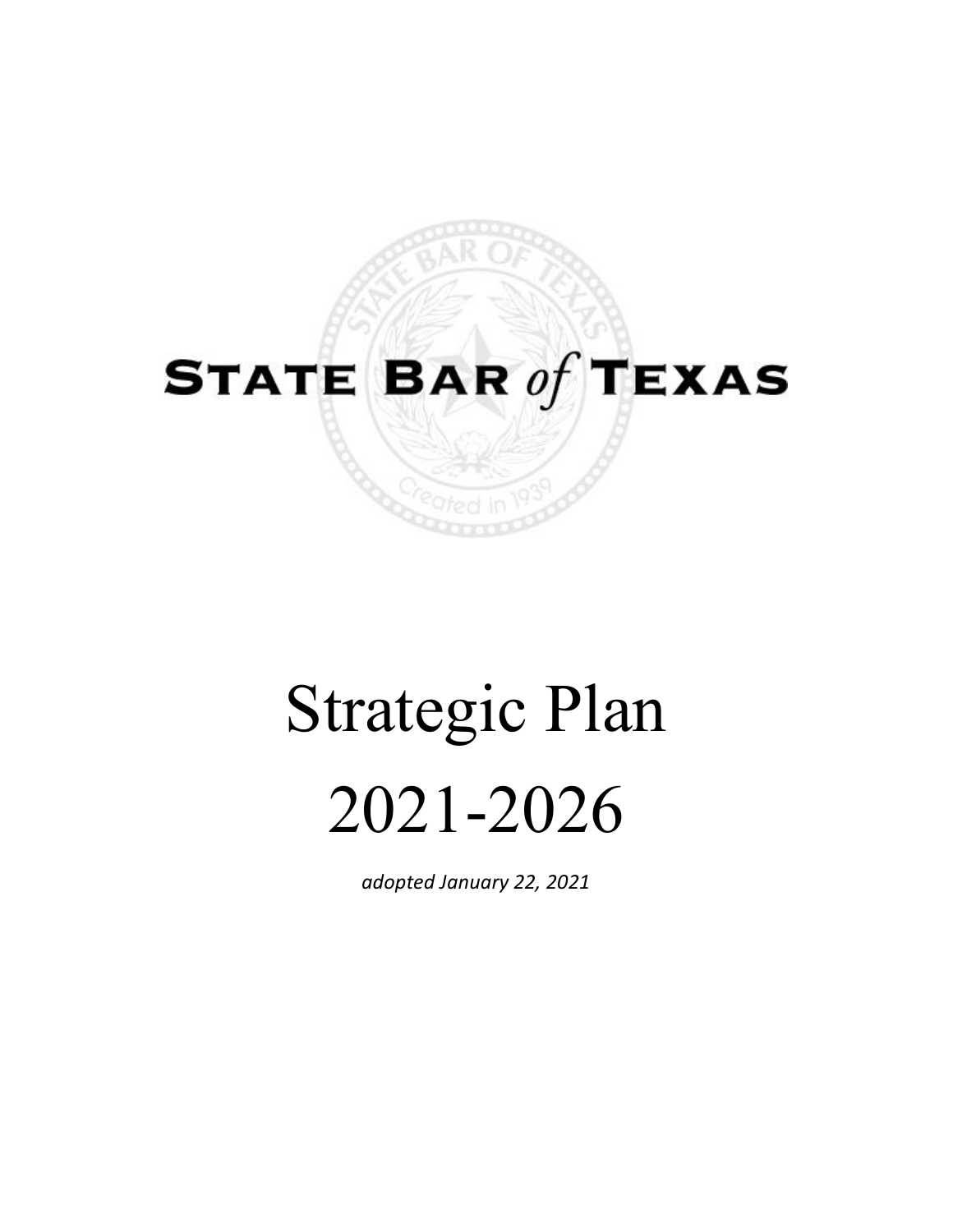### **Service to the Public**

#### **The State Bar of Texas serves the public through education and community outreach.**

| <b>Strategic Goals</b>                                                                                                      |    | To address this goal the State Bar will                                                                                                                                             |
|-----------------------------------------------------------------------------------------------------------------------------|----|-------------------------------------------------------------------------------------------------------------------------------------------------------------------------------------|
| Foster public understanding about the Rule of Law and the<br>role of judges, lawyers, and the public in the justice system. | А. | Use multiple platforms and channels to educate the public about the law and<br>legal system and lawyers' role, particularly among diverse and non-English-<br>speaking communities. |
|                                                                                                                             | в. | Educate the public about the role and importance of an independent<br>judiciary.                                                                                                    |
| Support community, public, and pro bono service among<br>members.                                                           | А. | Continue to facilitate participation by lawyers, judges, and law students in<br>community service and public education activities.                                                  |
|                                                                                                                             | В. | Increase awareness of lawyers, judges, and law students' contributions to<br>improving access to justice and rendering pro bono service.                                            |
|                                                                                                                             |    | Promote public awareness of SBOT public service, consumer education, and<br>crisis and disaster assistance resources.                                                               |
|                                                                                                                             |    |                                                                                                                                                                                     |
| Collaborate with local, specialty, and diversity bar<br>associations.                                                       |    | A. Provide resources that support public and community outreach.                                                                                                                    |
|                                                                                                                             | B. | Develop and promote legal careers across all levels of education, particularly<br>among diverse students.                                                                           |

#### **Service to Members**

**The State Bar of Texas provides its members with superior services.**

| <b>Strategic Goals</b>                                                                                          |    | To address this goal the State Bar will                                                                                                                          |
|-----------------------------------------------------------------------------------------------------------------|----|------------------------------------------------------------------------------------------------------------------------------------------------------------------|
| Equip member to deliver high-quality legal services to their<br>clients.                                        | А. | Continue to provide first-rate, innovative, accessible, and affordable CLE.                                                                                      |
|                                                                                                                 | В. | Continue to educate members on law practice management tools and<br>technology.                                                                                  |
|                                                                                                                 | C. | Continue to guide members in fulfillment of their ethical obligations and<br>adherence to the Texas Lawyers Creed and Rules of Professional Conduct.             |
|                                                                                                                 | D. | Monitor and assist members with adapting to evolving trends in the practice<br>of law and the implications of post-pandemic practice, including technology.      |
| Cultivate an inclusive culture that honors diversity and<br>equity across the spectrum of members' experiences. | А. | Continue to support initiatives and recommendations of the Task Force on<br>Diversity, Equity and Inclusion.                                                     |
|                                                                                                                 | В. | Ensure diversity and inclusion among the leadership of State Bar Sections and<br>committees.                                                                     |
|                                                                                                                 | C. | Recognize the needs of rural practitioners.                                                                                                                      |
| Help members to achieve professional satisfaction and<br><b>SUCCESS</b>                                         | А. | Continue to support and promote TLAP and wellness initiatives.                                                                                                   |
|                                                                                                                 | В. | Provide a range of member benefits that help members to practice more<br>efficiently, economically, and ethically                                                |
|                                                                                                                 | C. | Assist members with career planning from law school through retirement.                                                                                          |
| Meet members where they are, to engage.                                                                         | А. | Assist members in navigating the impact of the pandemic on their practices.                                                                                      |
|                                                                                                                 | в. | Collaborate with sections, law schools, and national, local, diversity, and<br>specialty bar associations to build awareness and participation among<br>members. |
|                                                                                                                 | C. | Connect through personal outreach and targeted communications.                                                                                                   |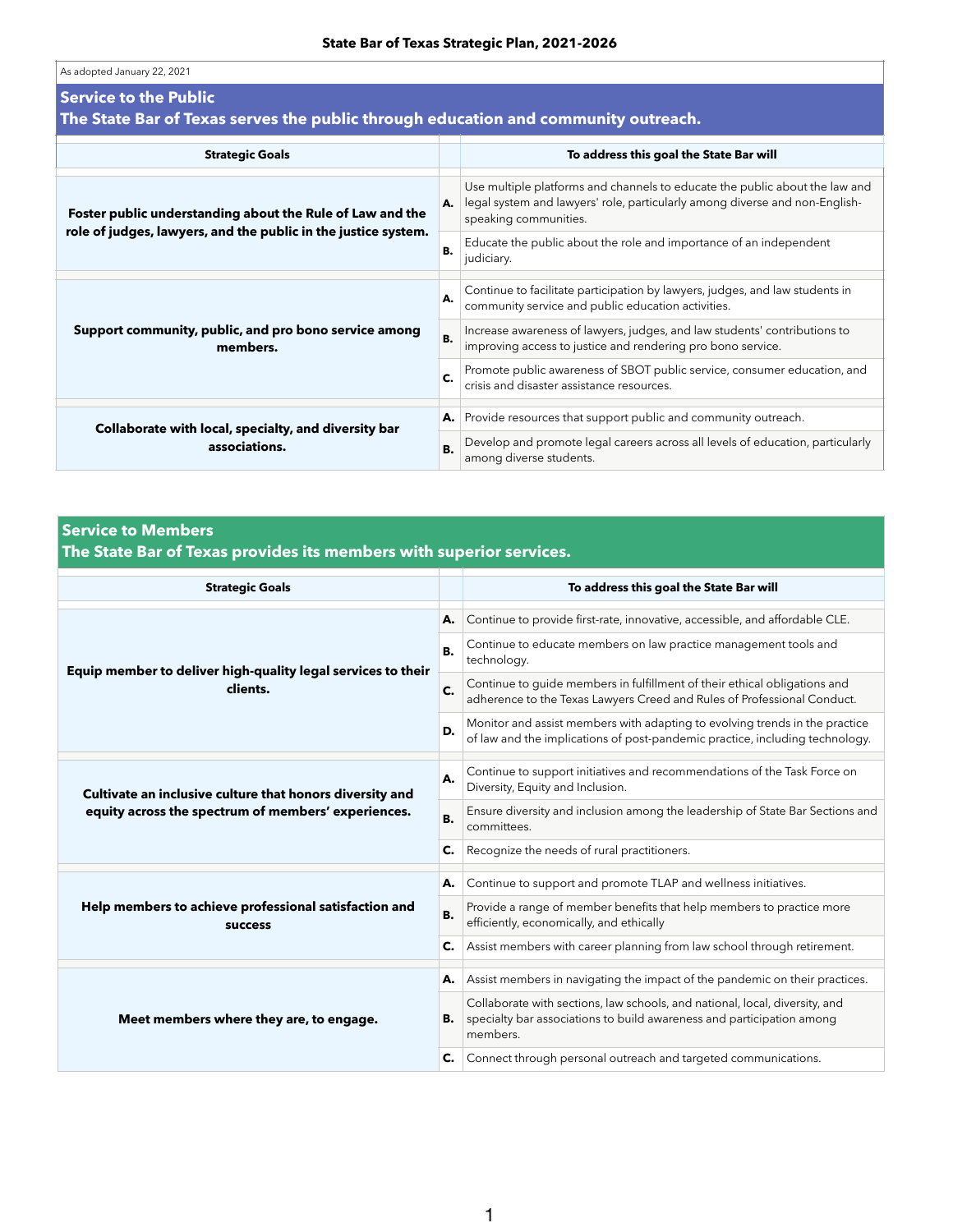| As adopted January 22, 2021                                                                                |    |                                                                                                                           |
|------------------------------------------------------------------------------------------------------------|----|---------------------------------------------------------------------------------------------------------------------------|
| <b>Protection of the Public</b><br>The State Bar of Texas protects the public.                             |    |                                                                                                                           |
| <b>Strategic Goals</b>                                                                                     |    | To address this goal the State Bar will                                                                                   |
| Regulate the conduct of lawyers fairly and uniformly<br>throughout the State.                              | А. | Increase knowledge of professional, ethical standards among lawyers and the<br>public.                                    |
|                                                                                                            | В. | Review and recommend improvements to the disciplinary system, regulatory<br>framework, and dispute resolution procedures. |
|                                                                                                            | C. | Build lawyers' understanding, trust, and confidence in the legal system.                                                  |
| Promote high ethical standards and professionalism.                                                        | А. | Cultivate a culture of professionalism and civility through education and<br>awareness.                                   |
|                                                                                                            | В. | Provide practical tools and resources that address day-to-day ethical issues.                                             |
|                                                                                                            | C. | Create peer-to-peer connections.                                                                                          |
|                                                                                                            | D. | Present risk management, client communications, and other grievance<br>prevention information and programming.            |
| Educate the public and lawyers about lawyer regulation,<br>grievance system, UPL, and Client Security Fund | А. | Manage client expectations about the grievance process so they feel they are<br>treated fairly.                           |
|                                                                                                            | В. | Ensure an accessible and transparent process.                                                                             |

## Access to Justice

The State Bar of Texas ensures access to justice for all.

| <b>Strategic Goals</b>                                                   |    | To address this goal the State Bar will                                                                                      |
|--------------------------------------------------------------------------|----|------------------------------------------------------------------------------------------------------------------------------|
| Promote pro bono service and awareness                                   | А. | Encourage pro bono service among members by providing accessible<br>training and opportunities, incentives, and recognition. |
|                                                                          | В. | Support the Texas Opportunity and Justice Incubator and community<br>lawyering.                                              |
| Address the systemic issues that impede access to the<br>justice system. | А. | Support funding for the courts and legal services.                                                                           |
|                                                                          | В. | Encourage alternative dispute resolution and alternative delivery.                                                           |
|                                                                          | C. | Leverage and evaluate the use of technology to facilitate the delivery of<br>services.                                       |
|                                                                          | D. | Work with the bench to address administrative issues, including access to<br>records and disparate access to technology.     |
|                                                                          | Е. | Promote the independence of the judiciary and support a diverse bench.                                                       |
|                                                                          |    | Support resources for pro se litigants.                                                                                      |